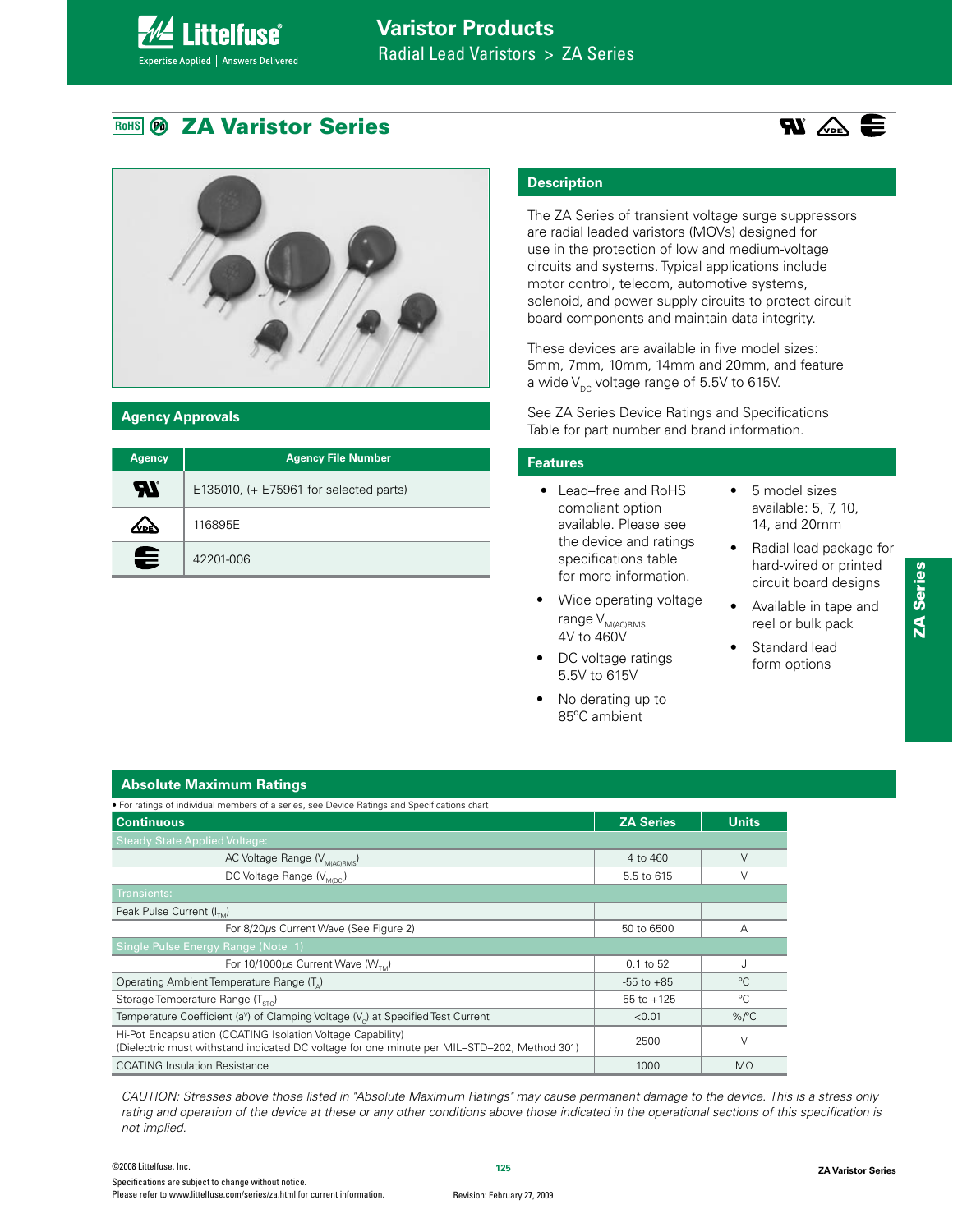**AL Littelfuse** Expertise Applied | Answers Delivered

# **ZA Series Ratings & Specifications**

|                                 |                 |                 |                 |                | Maximum Rating (85°C) |                  |                  | Specifications (25°C) |                     |                       |                     |              |                |
|---------------------------------|-----------------|-----------------|-----------------|----------------|-----------------------|------------------|------------------|-----------------------|---------------------|-----------------------|---------------------|--------------|----------------|
|                                 |                 |                 |                 |                |                       | Continuous       | <b>Transient</b> |                       |                     |                       |                     |              | <b>Typical</b> |
| Lead-free<br>and RoHS Compliant |                 | <b>Standard</b> |                 | <b>Model</b>   |                       |                  |                  | Peak                  | Varistor Voltage at |                       | Clamping            | Maximum      | Capaci-        |
| <b>Models</b>                   |                 |                 | <b>Models</b>   | <b>Size</b>    | VRMS                  | $V_{DC}$         | Energy 10        | Current               |                     | 1 <sub>m</sub> A      | Voltage             |              | tance          |
|                                 |                 |                 |                 | <b>Disc</b>    |                       |                  | $x 1000 \mu s$   | $8 \times 20 \mu s$   |                     | <b>DCTest Current</b> | $8 \times 20 \mu s$ |              | $f =$<br>1MHz  |
|                                 |                 |                 |                 | Dia.<br>(mm)   |                       |                  |                  |                       | V <sub>NOM</sub>    | V <sub>NOM</sub>      |                     |              |                |
| Part                            | <b>Branding</b> | Part            | <b>Branding</b> |                | V <sub>MIAC</sub>     | $V_{M(DC)}$      | $W_{TM}$         | $I_{TM}$              | Min                 | Max                   | $V_c$               | $I_{\rm PK}$ | $\mathsf{C}$   |
| <b>Number</b>                   |                 | <b>Number</b>   |                 |                | $\overline{(V)}$      | $\overline{(V)}$ | (J)              | $\overline{(A)}$      | (V)                 | (V)                   | (V)                 | (A)          | (pF)           |
| V8ZA05P                         | <b>PZ08</b>     | <b>V8ZA05</b>   | Z08             | 5              | $\overline{4}$        | 5.5              | 0.1              | 50                    | 6                   | 11                    | 30                  | $\mathbf{1}$ | 2000           |
| V8ZA1P                          | P08Z1           | V8ZA1           | 08Z1            | $\overline{7}$ | 4                     | 5.5              | 0.4              | 100                   | 6                   | 11                    | 22                  | 2.5          | 4190           |
| V8ZA2P                          | P08Z2           | V8ZA2           | 08Z2            | 10             | 4                     | 5.5              | 0.8              | 250                   | 6                   | 11                    | 20                  | 5            | 7000           |
| V12ZA05P                        | PZ12            | V12ZA05         | Z12             | 5              | 6                     | 8                | 0.14             | 50                    | 9                   | 16                    | 37                  | $\mathbf{1}$ | 1700           |
| V12ZA1P                         | P12Z1           | V12ZA1          | 12Z1            | $\overline{7}$ | 6                     | 8                | 0.6              | 100                   | $\overline{9}$      | 16                    | 34                  | 2.5          | 3350           |
| V12ZA2P                         | P12Z2           | V12ZA2          | 12Z2            | 10             | 6                     | 8                | 1.2              | 250                   | 9                   | 16                    | 30                  | 5            | 6100           |
| V18ZA05P                        | <b>PZ18</b>     | V18ZA05         | Z18             | 5              | 10                    | 14               | 0.17             | 100                   | 14.4                | 21.6                  | 36                  | $\mathbf{1}$ | 1400           |
| V18ZA1P                         | P18Z1           | V18ZA1          | 18Z1            | 7              | 10                    | 14               | 0.8              | 250                   | 14.4                | 21.6                  | 36                  | 2.5          | 2700           |
| V18ZA2P                         | P18Z2           | V18ZA2          | 18Z2            | 10             | 10                    | 14               | 1.5              | 500                   | 14.4                | 21.6                  | 36                  | 5            | 5300           |
| V18ZA3P                         | P18Z3           | V18ZA3          | 18Z3            | 14             | 10                    | 14               | 3.5              | 1000                  | 14.4                | 21.6                  | 36                  | 10           | 18870          |
| V18ZA40P                        | P18Z40          | V18ZA40         | 18Z40           | 20             | 10                    | 14               | 80 (Note2)       | 2000                  | 14.4<br>(Note 3)    | 21.6                  | 37                  | 20           | 22000          |
| V22ZA05P                        | PZ22            | V22ZA05         | Z22             | 5              | 14                    | 18               | 0.2              | 100                   | 18.7                | 26                    | 43                  | $\mathbf{1}$ | 1220           |
| V22ZA1P                         | P22Z1           | <b>V22ZA1</b>   | 22Z1            | $\overline{7}$ | 14                    | 18               | 0.9              | 250                   | 18.7                | 26                    | 43                  | 2.5          | 2375           |
| V22ZA2P                         | P22Z2           | V22ZA2          | 22Z2            | 10             | 14                    | 18               | 2                | 500                   | 18.7                | 26                    | 43                  | 5            | 4500           |
| V22ZA3P                         | P22Z3           | V22ZA3          | <b>22Z3</b>     | 14             | 14                    | 18               | $\overline{4}$   | 1000                  | 18.7                | 26                    | 43                  | 10           | 14730          |
|                                 |                 |                 |                 |                |                       |                  | 100 (Note        |                       | 19.2                | 26                    | 43                  | 20           |                |
| V24ZA50P                        | P24Z50          | V24ZA50         | 24Z50           | 20             | 14                    | 18 (Note 4)      | 2)               | 2000                  | (Note 3)            |                       |                     |              | 18000          |
| V27ZA05P                        | <b>PZ27</b>     | V27ZA05         | Z27             | 5              | 17                    | 22               | 0.25             | 100                   | 23                  | 31.1                  | 53                  | $\mathbf{1}$ | 920            |
| V27ZA1P                         | P27Z1           | <b>V27ZA1</b>   | 27Z1            | 7              | 17                    | 22               | $\mathbf{1}$     | 250                   | 23                  | 31.1                  | 53                  | 2.5          | 1875           |
| V27ZA2P                         | P27Z2           | <b>V27ZA2</b>   | 27Z2            | 10             | 17                    | 22               | 2.5              | 500                   | 23                  | 31.1                  | 53                  | 5            | 3850           |
| V27ZA4P                         | P27Z4           | V27ZA4          | 27Z4            | 14             | 17                    | 22               | 5                | 1000                  | 23                  | 31.1                  | 53                  | 10           | 11480          |
| V27ZA60P                        | P27Z60          | V27ZA60         | 27Z60           | 20             | 17                    | 22               | 120 (Note<br>2)  | 2000                  | 23 (Note<br>3)      | 31.1                  | 50                  | 20           | 13000          |
| V33ZA05P                        | PZ33            | V33ZA05         | Z33             | 5              | 20                    | 26               | 0.3              | 100                   | 29.5                | 38                    | 65                  | $\mathbf{1}$ | 790            |
| V33ZA1P                         | P33Z1           | V33ZA1          | 33Z1            | $\overline{7}$ | 20                    | 26               | 1.2              | 250                   | 29.5                | 36.5                  | 65                  | 2.5          | 1620           |
| V33ZA2P                         | P33Z2           | V33ZA2          | 33Z2            | 10             | 20                    | 26               | 3                | 500                   | 29.5                | 36.5                  | 65                  | 5            | 3495           |
| V33ZA5P                         | P33Z5           | V33ZA5          | 33Z5            | 14             | 20                    | 26               | 6                | 1000                  | 29.5                | 36.5                  | 65                  | 10           | 9290           |
| V33ZA70P                        | P33Z70          | V33ZA70         | 33Z70           | 20             | 21                    | 27               | 150 (Note<br>2)  | 2000                  | 29.5<br>(Note 3)    | 36.5                  | 58                  | 20           | 13000          |
| V36ZA80P                        | P36Z80          | V36ZA80         | 36Z80           | 20             | 23                    | 31               | 160 (Note<br>2)  | 2000                  | 32 (Note<br>3)      | 40                    | 63                  | 20           | 12000          |
| V39ZA05P                        | PZ39            | V39ZA05         | Z39             | 5              | 25                    | 31               | 0.3              | 100                   | 35                  | 46                    | 79                  | $\mathbf{1}$ | 675            |
| V39ZA1P                         | P39Z1           | V39ZA1          | 39Z1            | $\overline{7}$ | 25                    | 31               | 1.2              | 250                   | 35                  | 43                    | 79                  | 2.5          | 1350           |
| V39ZA3P                         | P39Z3           | V39ZA3          | 39Z3            | 10             | 25                    | 31               | 3                | 500                   | 35                  | 43                    | 76                  | 5            | 3100           |
| V39ZA6P                         | P39Z6           | V39ZA6          | 39Z6            | 14             | 25                    | 31               | 7.2              | 1000                  | 35                  | 43                    | 76                  | 10           | 7000           |
| V39ZA20P                        | P39Z20          | V39ZA20         | 39Z20           | 20             | 25                    | 31               | 20               | 2000                  | 35                  | 43                    | 76                  | 20           | 12000          |
| V47ZA05P                        | PZ47            | V47ZA05         | Z47             | 5              | 30                    | 38               | 0.4              | 100                   | 42                  | 55                    | 93                  | $\mathbf{1}$ | 585            |
| V47ZA1P                         | P47Z1           | V47ZA1          | 47Z1            | $\overline{7}$ | 30                    | 38               | 1.8              | 250                   | 42                  | 52                    | 93                  | 2.5          | 1245           |
| V47ZA3P                         | P47Z3           | V47ZA3          | 47Z3            | 10             | 30                    | 38               | 4.5              | 500                   | 42                  | 52                    | 93                  | 5            | 2590           |
| V47ZA7P                         | P47Z7           | <b>V47ZA7</b>   | 47Z7            | 14             | 30                    | 38               | 8.8              | 1000                  | 42                  | 52                    | 93                  | 10           | 6270           |
| V47ZA20P                        | P47Z20          | V47ZA20         | 47Z20           | 20             | 30                    | 38               | 23               | 2000                  | 42                  | 52                    | 93                  | 20           | 11000          |
| V56ZA05P                        | PZ56            | V56ZA05         | Z56             | 5              | 35                    | 45               | 0.5              | 100                   | 50                  | 66                    | 110                 | $\mathbf{1}$ | 500            |
| V56ZA2P                         | P56Z2           | <b>V56ZA2</b>   | 56Z2            | 7              | 35                    | 45               | 2.3              | 250                   | 50                  | 62                    | 110                 | 2.5          | 1035           |
| V56ZA3P                         | P56Z3           | V56ZA3          | 56Z3            | 10             | 35                    | 45               | 5.5              | 500                   | 50                  | 62                    | 110                 | 5            | 2150           |
| V56ZA8P                         | P56Z8           | <b>V56ZA8</b>   | 56Z8            | 14             | 35                    | 45               | 10               | 1000                  | 50                  | 62                    | 110                 | 10           | 4840           |
| V56ZA20P                        | P56Z20          | V56ZA20         | 56Z20           | 20             | 35                    | 45               | 30               | 2000                  | 50                  | 62                    | 110                 | 20           | 10000          |
| V68ZA05P                        | <b>PZ68</b>     | V68ZA05         | Z68             | 5              | 40                    | 56               | 0.6              | 100                   | 61                  | 80                    | 135                 | $\mathbf{1}$ | 400            |
| V68ZA2P                         | P68Z2           | <b>V68ZA2</b>   | 68Z2            | $\overline{7}$ | 40                    | 56               | 3                | 250                   | 61                  | 75                    | 135                 | 2.5          | 910            |

©2008 Littelfuse, Inc. Specifications are subject to change without notice. Please refer to www.littelfuse.com/series/za.html for current information.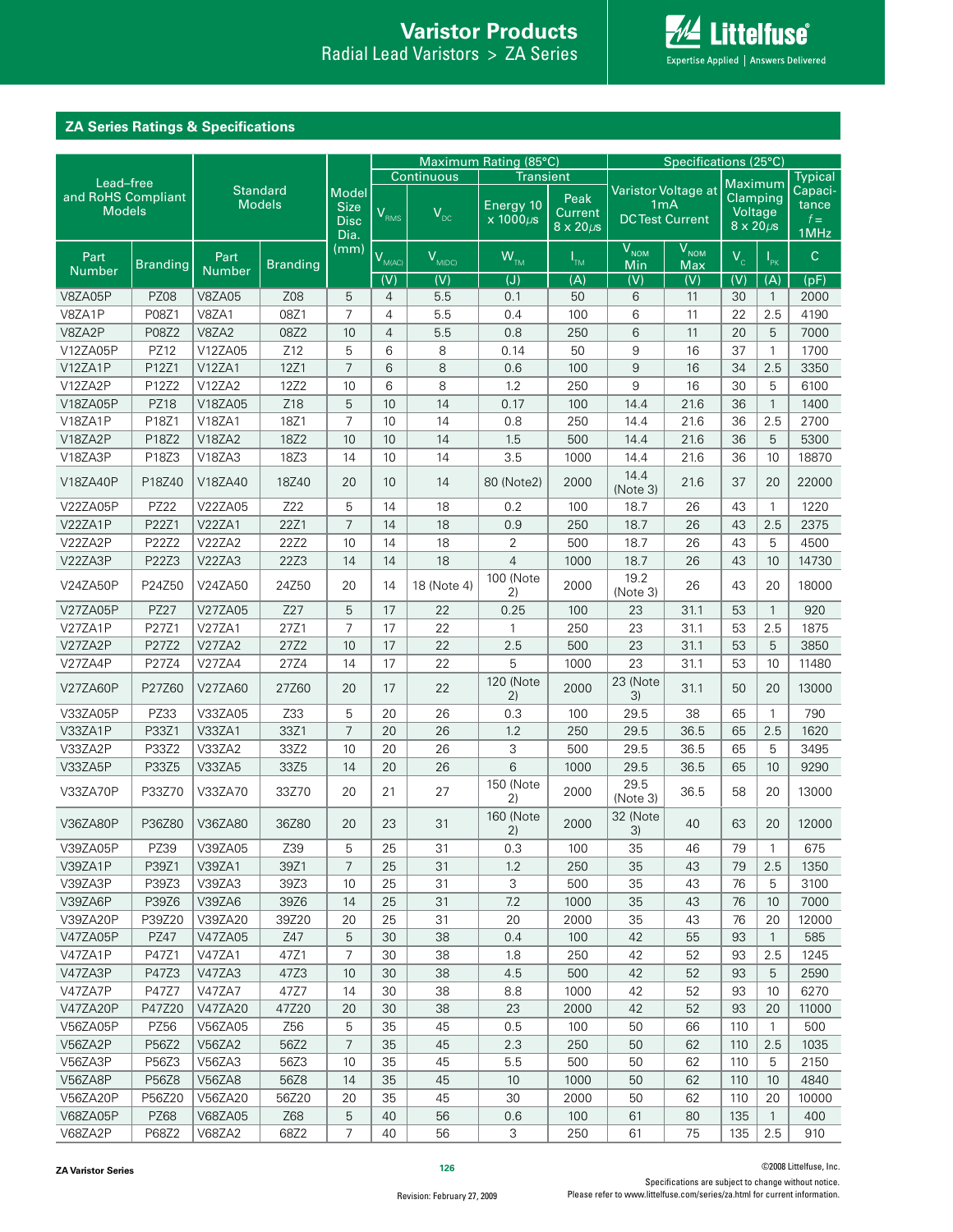

# **ZA Series Ratings & Specifications (Continued...)**

|                                     |                 |                                  |                 |                                                    |                    |                  | Maximum Rating (85°C)         |                                               |                         | Specifications (25°C)                                            |                                                       |                   |                                   |
|-------------------------------------|-----------------|----------------------------------|-----------------|----------------------------------------------------|--------------------|------------------|-------------------------------|-----------------------------------------------|-------------------------|------------------------------------------------------------------|-------------------------------------------------------|-------------------|-----------------------------------|
| Lead-free                           |                 |                                  |                 |                                                    |                    | Continuous       | Transient                     |                                               |                         |                                                                  |                                                       |                   | <b>Typical</b>                    |
| and RoHS Compliant<br><b>Models</b> |                 | <b>Standard</b><br><b>Models</b> |                 | <b>Model</b><br><b>Size</b><br><b>Disc</b><br>Dia. | VRMS               | V <sub>DC</sub>  | Energy 10<br>$x$ 1000 $\mu$ s | Peak<br><b>Current</b><br>$8 \times 20 \mu s$ |                         | Varistor Voltage at<br>1 <sub>m</sub> A<br><b>DCTest Current</b> | Maximum<br>Clamping<br>Voltage<br>$8 \times 20 \mu s$ |                   | Capaci-<br>tance<br>$f =$<br>1MHz |
| Part<br><b>Number</b>               | <b>Branding</b> | Part<br><b>Number</b>            | <b>Branding</b> | (mm)                                               | V <sub>M(AC)</sub> | $V_{M(DC)}$      | $W_{TM}$                      | $I_{TM}$                                      | V <sub>NOM</sub><br>Min | V <sub>NOM</sub><br>Max                                          | $V_c$                                                 | $I_{\mathsf{pk}}$ | C                                 |
|                                     |                 |                                  |                 |                                                    | $\overline{(V)}$   | $\overline{(V)}$ | $\overline{J}$                | (A)                                           | (V)                     | (V)                                                              | $\overline{(V)}$                                      | (A)               | (pF)                              |
| V68ZA3P                             | P68Z3           | <b>V68ZA3</b>                    | 68Z3            | 10                                                 | 40                 | 56               | 6.5                           | 500                                           | 61                      | 75                                                               | 135                                                   | 5                 | 1850                              |
| <b>V68ZA10P</b>                     | P68Z10          | V68ZA10                          | 68Z10           | 14                                                 | 40                 | 56               | 13                            | 1000                                          | 61                      | 75                                                               | 135                                                   | 10                | 3870                              |
| <b>V68ZA20P</b>                     | P68Z20          | V68ZA20                          | 68Z20           | 20                                                 | 40                 | 56               | 33                            | 2000                                          | 61                      | 75                                                               | 135                                                   | 20                | 9000                              |
| <b>V82ZA05P</b>                     | <b>PZ82</b>     | V82ZA05                          | Z82             | 5                                                  | 50                 | 68               | 2                             | 400                                           | 73                      | 97                                                               | 135                                                   | 5                 | 355                               |
| V82ZA2P                             | P82Z2           | <b>V82ZA2</b>                    | 82Z2            | $\overline{7}$                                     | 50                 | 68               | $\overline{4}$                | 1200                                          | 73                      | 91                                                               | 135                                                   | 10                | 700                               |
| V82ZA4P                             | P82Z4           | <b>V82ZA4</b>                    | 82Z4            | 10                                                 | 50                 | 68               | 8                             | 2500                                          | 73                      | 91                                                               | 135                                                   | 25                | 1485                              |
| <b>V82ZA12P</b>                     | P82Z12          | V82ZA12                          | 82Z12           | 14                                                 | 50                 | 68               | $\overline{15}$               | 4500                                          | 73                      | 91                                                               | 145                                                   | 50                | 3380                              |
| V100ZA05P                           | PZ100           | V100ZA05                         | Z100            | 5                                                  | 60                 | 81               | 2.5                           | 400                                           | 90                      | 117                                                              | 165                                                   | 5                 | 310                               |
| V100ZA3P                            | P100Z           | V100ZA3                          | 100Z            | $\overline{7}$                                     | 60                 | 81               | 5                             | 1200                                          | 90                      | 110                                                              | 165                                                   | 10                | 600                               |
| V100ZA4P                            | P100Z4          | V100ZA4                          | 100Z4           | 10                                                 | 60                 | 81               | 10                            | 2500                                          | 90                      | 110                                                              | 165                                                   | 25                | 1200                              |
| V100ZA15P                           | P100Z15         | V100ZA15                         | 100Z15          | 14                                                 | 60                 | 81               | 20                            | 4500                                          | 90                      | 110                                                              | 175                                                   | 50                | 2900                              |
| V120ZA05P                           | PZ120           | V120ZA05                         | Z120            | 5                                                  | 75                 | 102              | 3                             | 400                                           | 108                     | 138                                                              | 205                                                   | 5                 | 250                               |
| V120ZA1P                            | P120Z           | V120ZA1                          | 120Z            | $\overline{7}$                                     | 75                 | 102              | 6                             | 1200                                          | 108                     | 132                                                              | 205                                                   | 10                | 515                               |
| V120ZA4P                            | P120Z4          | V120ZA4                          | 120Z4           | 10                                                 | 75                 | 102              | 12                            | 2500                                          | 108                     | 132                                                              | 200                                                   | 25                | 1100                              |
| V120ZA6P                            | P120Z6          | V120ZA6                          | 120Z6           | 14                                                 | 75                 | 102              | $\overline{22}$               | 4500                                          | 108                     | 132                                                              | 210                                                   | 50                | 2450                              |
| V120ZA20P                           | P120Z20         | V120ZA20                         | 120Z20          | 20                                                 | 75                 | 102              | 33                            | 6500                                          | 108                     | 132                                                              | 210                                                   | 100               | 5000                              |
| V150ZA05P                           | PZ150           | V150ZA05                         | Z150            | 5                                                  | 92                 | 127              | $\overline{4}$                | 400                                           | 135                     | 173                                                              | 250                                                   | 5                 | 190                               |
| V150ZA1P                            | PZ051           | V150ZA1                          | Z051            | 7                                                  | 95                 | 127              | 8                             | 1200                                          | 135                     | 165                                                              | 250                                                   | 10                | 460                               |
| V150ZA4P                            | P150Z4          | V150ZA4                          | 150Z4           | 10                                                 | 95                 | 127              | 15                            | 2500                                          | 135                     | 165                                                              | 250                                                   | 25                | 860                               |
| V150ZA8P                            | P150Z8          | V150ZA8                          | 150Z8           | 14                                                 | 95                 | 127              | 20                            | 4500                                          | 135                     | 165                                                              | 250                                                   | 50                | 1910                              |
| V150ZA20P                           | P150Z20         | V150ZA20                         | 150Z20          | 20                                                 | 95                 | 127              | 45                            | 6500                                          | 135                     | 165                                                              | 250                                                   | 100               | 3500                              |
| V180ZA05P                           | PZ180           | V180ZA05                         | Z180            | 5                                                  | 110                | 153              | 5                             | 400                                           | 162                     | 207                                                              | 295                                                   | 5                 | 100                               |
| V180ZA1P                            | P180Z           | V180ZA1                          | 180Z            | $\overline{7}$                                     | 115                | 153              | 10                            | 1200                                          | 162                     | 198                                                              | 300                                                   | 10                | 320                               |
| V180ZA5P                            | P180Z5          | V180ZA5                          | 180Z5           | 10                                                 | 115                | 153              | 18                            | 2500                                          | 162                     | 198                                                              | 300                                                   | 25                | 465                               |
| V180ZA10P                           | P180Z10         | V180ZA10                         | 180Z10          | 14                                                 | 115                | 153              | 35                            | 4500                                          | 162                     | 198                                                              | 300                                                   | 50                | 1190                              |
| V180ZA20P                           | P180Z20         | V180ZA20                         | 180Z20          | 20                                                 | 115                | 153              | 52                            | 6500                                          | 162                     | 198                                                              | 300                                                   | 100               | 2400                              |
| V205ZA05P                           | PZ205           | V205ZA05                         | Z205            | 5                                                  | 130                | 170              | 5.5                           | 400                                           | 184                     | 226                                                              | 340                                                   | 5                 | 100                               |
| V220ZA05P                           | PZ220           | V220ZA05                         | Z220            | 5                                                  | 140                | 180              | 6                             | 400                                           | 198                     | 253                                                              | 360                                                   | 5                 | 95                                |
| V240ZA05P                           | PZ240           | V240ZA05                         | Z240            | 5                                                  | 150                | 200              | $\overline{7}$                | 400                                           | 216                     | 264                                                              | 395                                                   | 5                 | 90                                |
| V270ZA05P                           | PZ270           | V270ZA05                         | Z270            | 5                                                  | 175                | 225              | 7.5                           | 400                                           | 243                     | 311                                                              | 455                                                   | 5                 | 75                                |
| V330ZA05P                           | PZ330           | V330ZA05                         | Z330            | 5                                                  | 210                | 275              | $9\,$                         | 400                                           | 297                     | 380                                                              | 540                                                   | 5                 | 70                                |
| V360ZA05P                           | PZ360           | V360ZA05                         | Z360            | 5                                                  | 230                | 300              | 9.5                           | 400                                           | 324                     | 396                                                              | 595                                                   | 5                 | 60                                |
| V390ZA05P                           | PZ390           | V390ZA05                         | Z390            | 5                                                  | 250                | 330              | 10                            | 400                                           | 351                     | 449                                                              | 650                                                   | 5                 | 80                                |
| V430ZA05P                           | PZ430           | V430ZA05                         | Z430            | 5                                                  | 275                | 369              | 11                            | 400                                           | 387                     | 495                                                              | 710                                                   | 5                 | 75                                |
| V470ZA05P                           | PZ470           | V470ZA05                         | Z470            | 5                                                  | 300                | 385              | 12                            | 400                                           | 420                     | 517                                                              | 775                                                   | 5                 | 70                                |
| V620ZA05P                           | PZ620           | V620ZA05                         | Z620            | 5                                                  | 385                | 505              | 13                            | 400                                           | 558                     | 682                                                              | 1025                                                  | 5                 | 45                                |
| V680ZA05P                           | PZ680           | V680ZA05                         | Z680            | 5                                                  | 420                | 560              | 14                            | 400                                           | 610                     | 748                                                              | 1120                                                  | 5                 | 40                                |
| V715ZA05P                           | PZ715           | V715ZA05                         | Z715            | 5                                                  | 440                | 585              | 15.5                          | 400                                           | 643                     | 787                                                              | 1180                                                  | 5                 | 35                                |
| V750ZA05P                           | PZ750           | V750ZA05                         | Z750            | 5                                                  | 460                | 615              | 17                            | 400                                           | 675                     | 825                                                              | 1240                                                  | 5                 | 30                                |

Note:

1. Average power dissipation of transients not to exceed 0.2W, 0.25W, 0.4W, 0.6W or 1W for model sizes 5mm, 7mm, 10mm, 14mm and 20mm, respectively.

2. Energy rating for impulse duration of 30ms minimum to one half of peak current (auto Load Dump).

3. 10mA DC test current.

4. Also rated to withstand 24V for 5 minutes.

5. Higher voltages available, contact Littelfuse.

6. Capacitance Values shown are TYPICAL.

t Also Recognised to UL 1449, Transient Voltage Surge Suppressors File E75961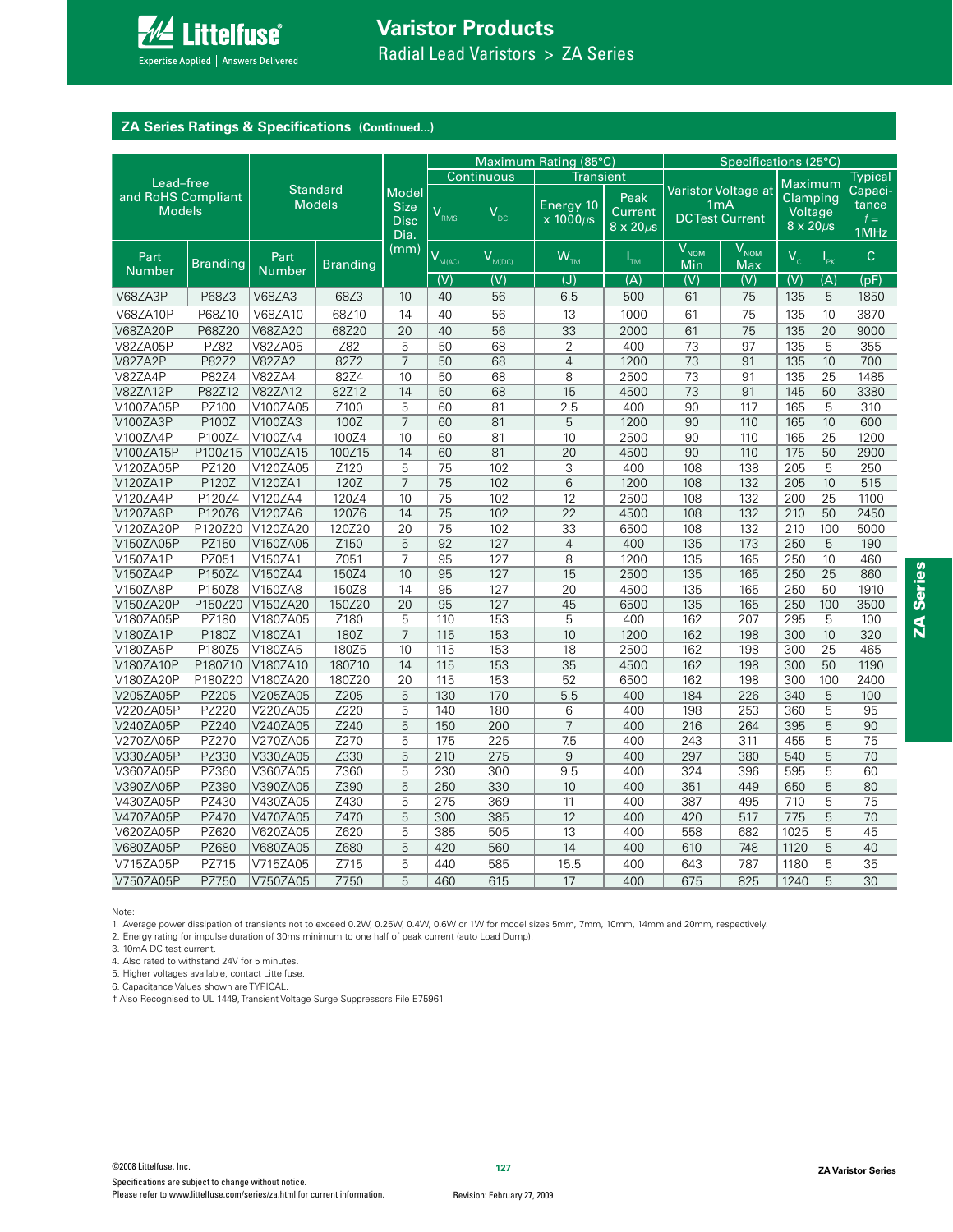# **Varistor Products**

Radial Lead Varistors > ZA Series



#### **Power Dissipation Ratings**



Should transients occur in rapid succession, the average power dissipation required is simply the energy (watt-seconds) per pulse times the number of pulses per second. The power so developed must be within the specifications shown on the Device Ratings and Specifications Table for the specific device. Furthermore, the operating values need to be derated at high temperatures as shown in the diagram above. Because varistors can only dissipate a relatively small amount of average power they are, therefore, not suitable for repetitive applications that involve substantial amounts of average power dissipation.

### **Peak Pulse Current Test Waveform**



- 0<sub>1</sub> = Virtual Origin of Wave
- $T =$  Time from 10% to 90% of Peak
- $T_{1}$  = Rise Time = 1.25 x T
- ${\sf T}_2^{}$  = Decay Time
- **Example** For an 8/20 µs Current Waveform:
	- 8 $\mu$ s = T $_{_{1}}$  = Rise Time 20 $\mu$ s = T $_{_2}$  = Decay Time











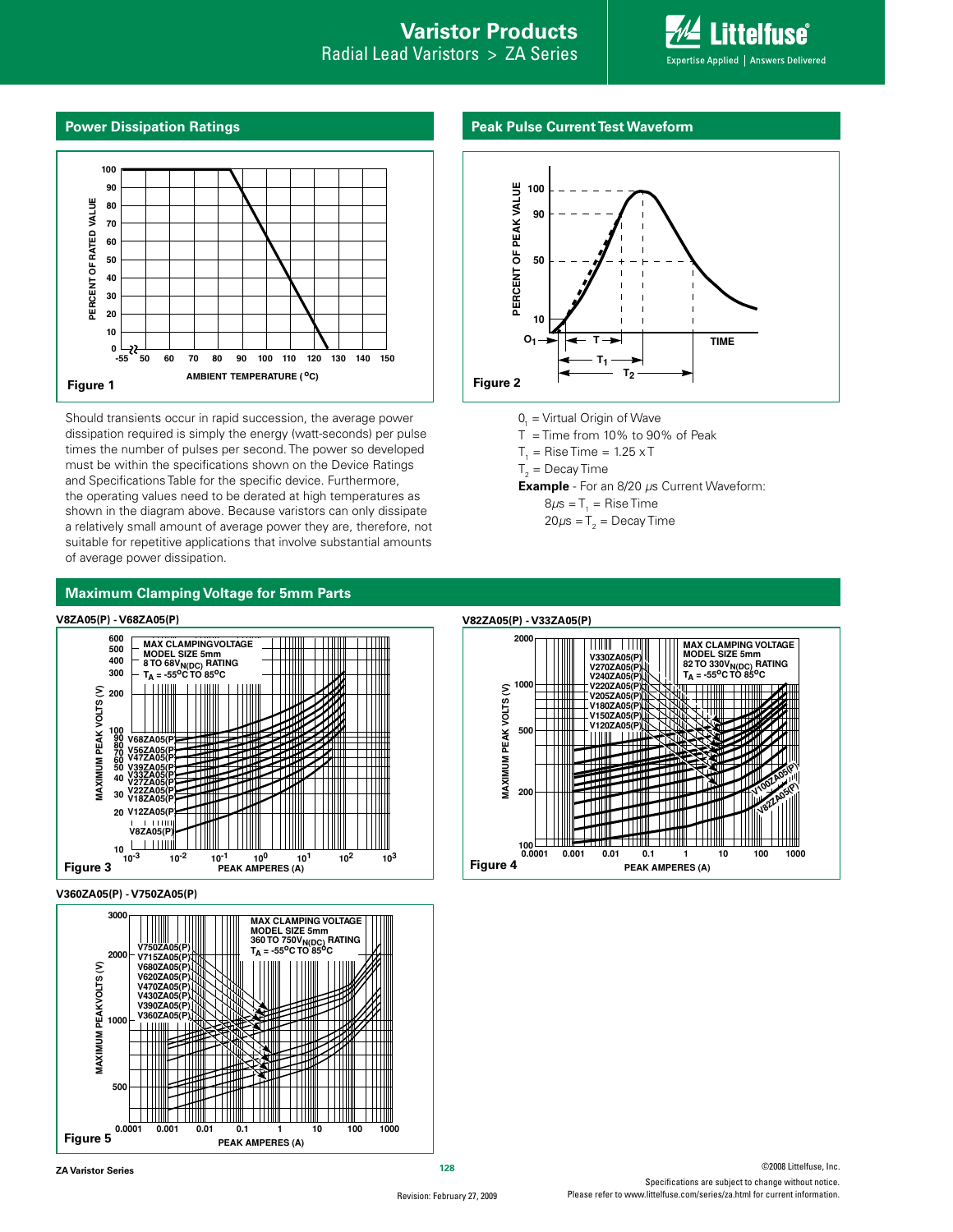

# **Maximum Clamping Voltage for 7mm Parts**



# **Maximum Clamping Voltage for 10mm Parts**

#### **V8ZA2(P) - V68ZA3(P)**



# **Maximum Clamping Voltage for 14mm Parts**

#### **V18ZA3(P) - V68ZA10(P)**



#### **V82ZA2(P) - V180ZA1(P)**



#### **V82ZA4(P) - V180ZA5(P)**



#### **V82ZA12(P) - V180ZA10(P)**

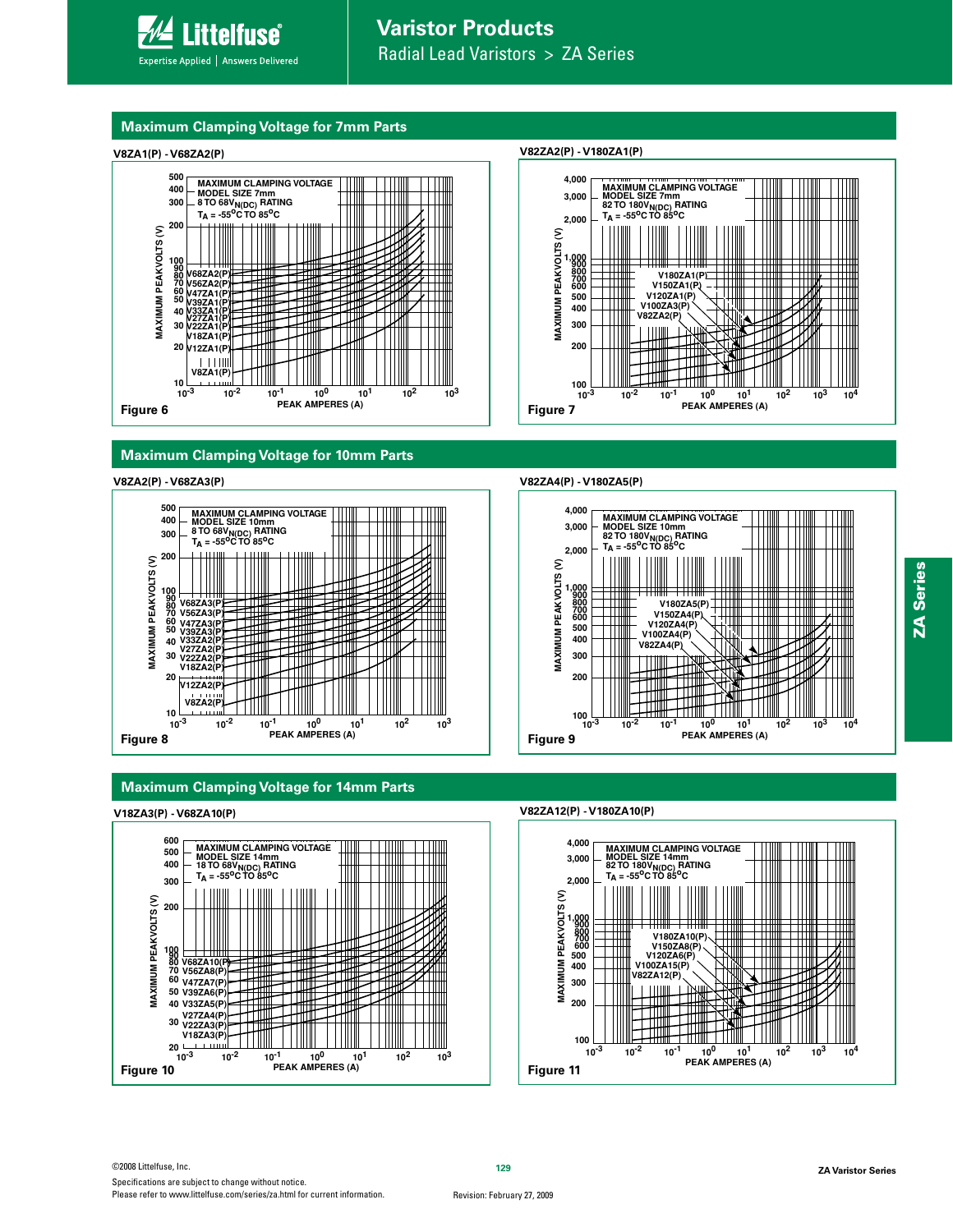

#### **Maximum Clamping Voltage for 20mm Parts**

### **V18ZA40(P) - V36ZA80(P)**







# **Repetitive Surge Capability for 5mm Parts**



**V82ZA05(P) - V750ZA05(P)**



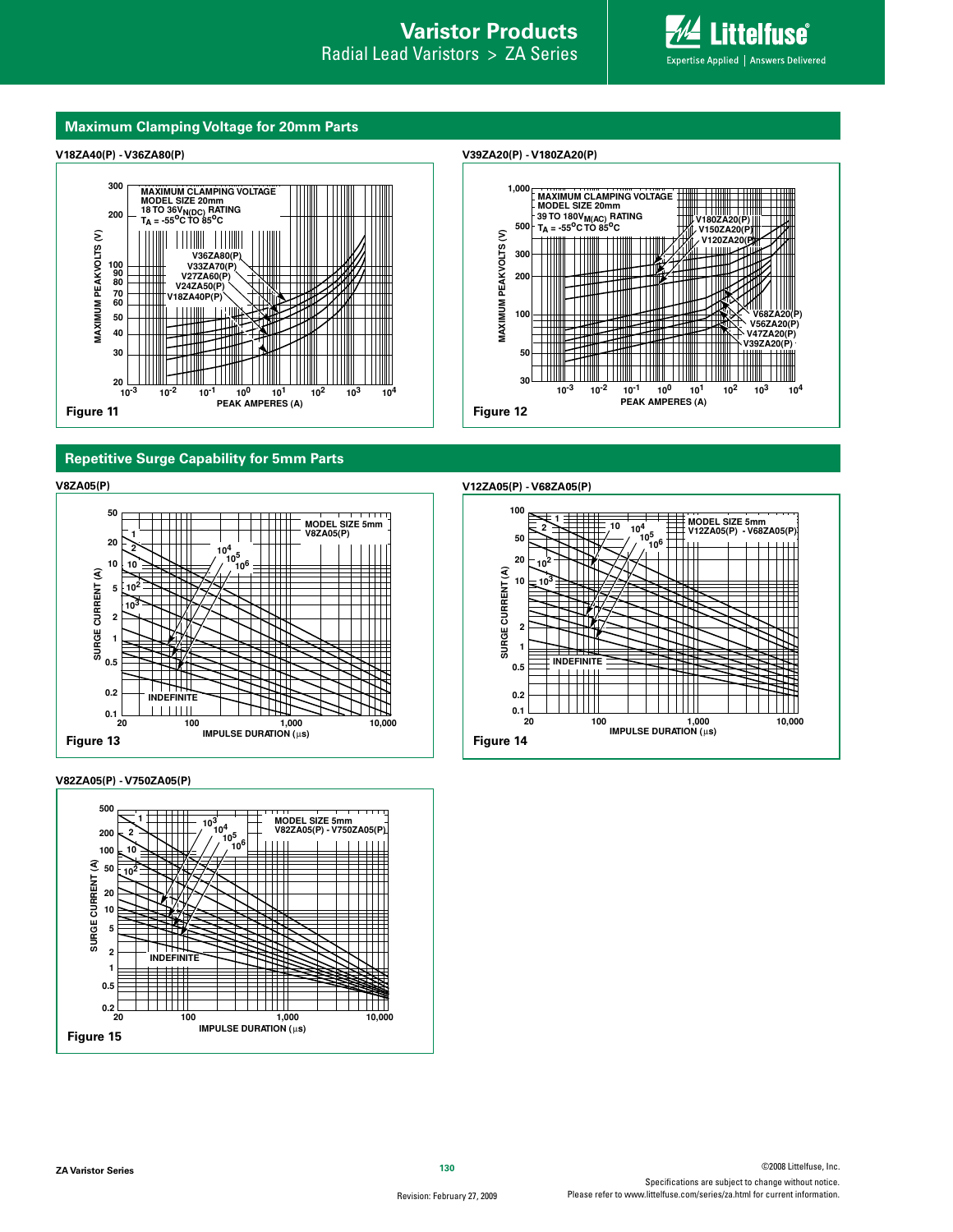# **Repetitive Surge Capability for 7mm Parts**

# **V8ZA1(P) - V12ZA1(P)**



# **V18ZA1(P) - V68ZA2(P)**



#### **V82ZA2(P) - V180ZA1(P)**



# **Repetitive Surge Capability for 10mm Parts**

# **V8ZA2(P) - V127ZA2(P)**



#### **V18ZA2(P) - V68ZA3(P)**



#### **V82ZA4(P) - V180ZA5(P)**

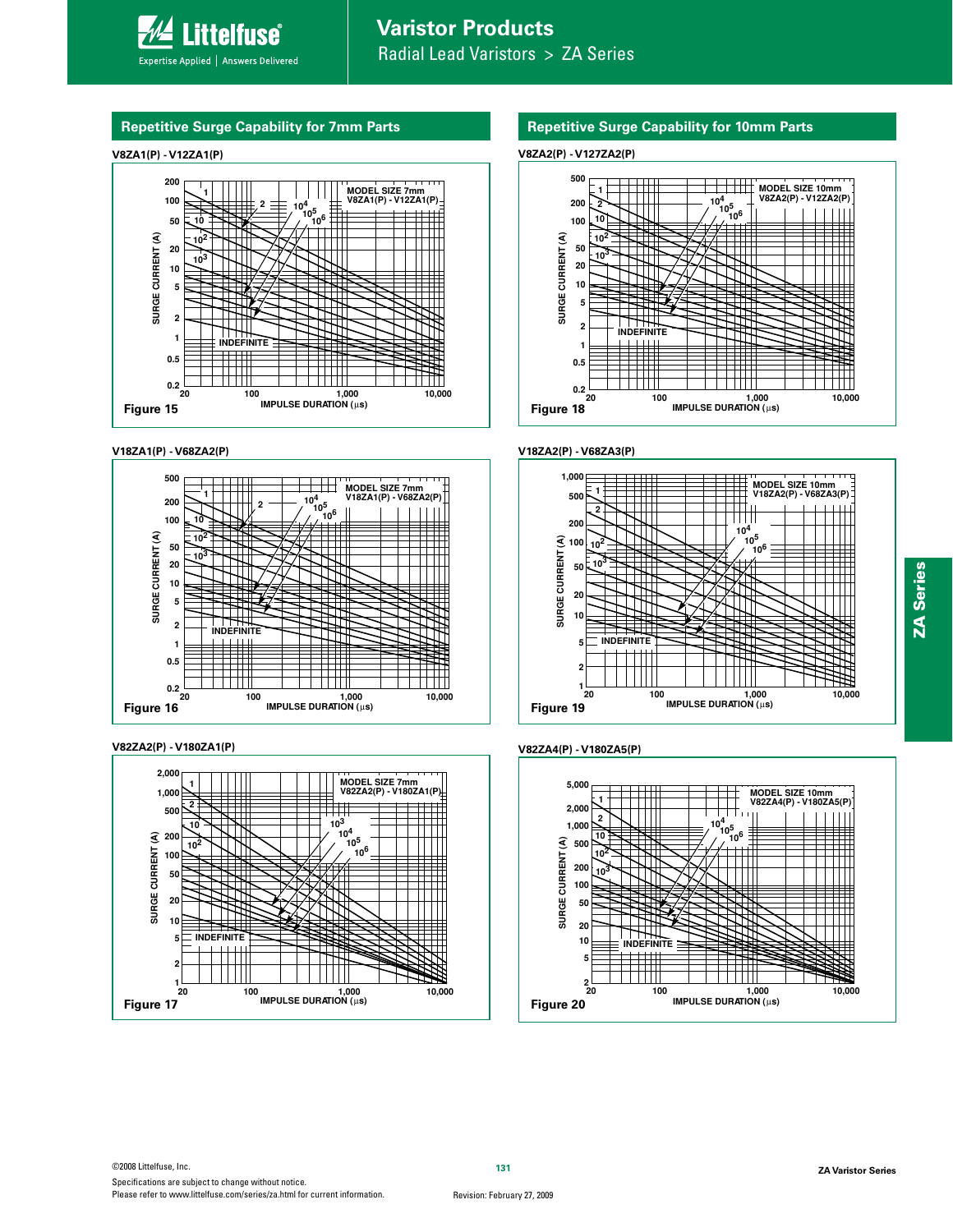#### **Repetitive Surge Capability for 14mm Parts**





**Repetitive Surge Capability for 20mm Parts**



NOTE: If pulse ratings are exceeded, a shift of V<sub>NIDG</sub>(at specified current) of more then +/-10% could result. This type of shift, which normally results<br>in a decrease of V<sub>NIDG/</sub>, may result in the device not meeting the function, and to provide ample protection.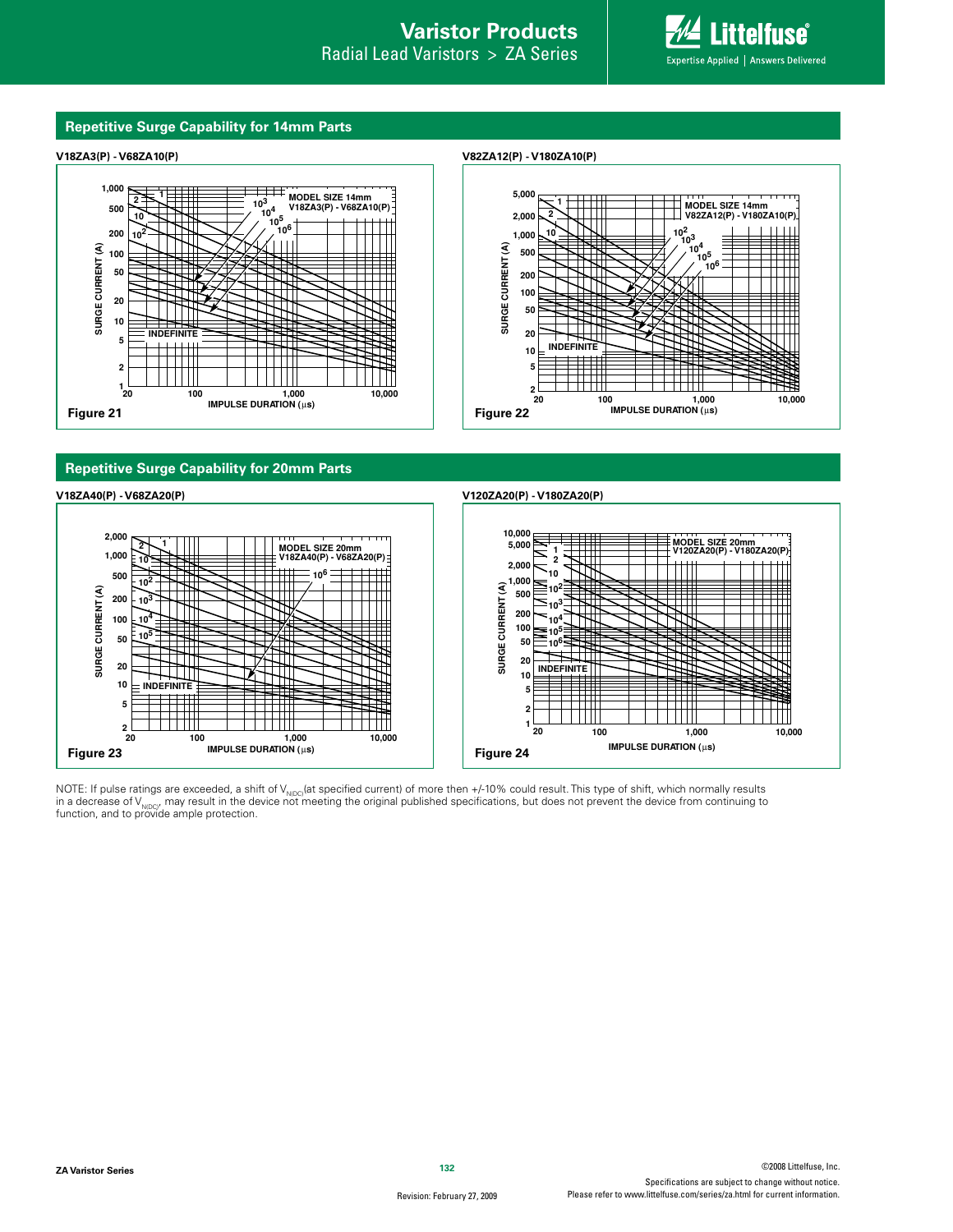

# **Wave Solder Profile**

# **Non Lead–free Profile**



| <b>Lead Material</b>                | Tin-Coated Copper Wire                                             |
|-------------------------------------|--------------------------------------------------------------------|
| Soldering<br><b>Characteristics</b> | Solderability per MIL-STD-202,<br>Method 208F                      |
| <b>Insulating Material</b>          | Cured, flame retardant epoxy polymer<br>meets UL94V-0 requirements |
| <b>Device Labeling</b>              | Marked with LF, voltage, UL/CSA logos,<br>and date code            |

# **Lead–free Profile**



# **Physical Specifications Environmental Specifications**

| <b>Operating Ambient</b><br><b>Temperature Range</b> | $-55^{\circ}$ C to $+85^{\circ}$ C                                            |
|------------------------------------------------------|-------------------------------------------------------------------------------|
| <b>Storage Temperature Range</b>                     | $-55^{\circ}$ C to $+125^{\circ}$ C                                           |
| <b>Humidity Aging</b>                                | +85°C, 85% RH, 1000 hours<br>+/-10% typical voltage change                    |
| <b>Thermal Shock</b>                                 | $+85^{\circ}$ C to -40 $^{\circ}$ C 10 times<br>+/-10% typical voltage change |
| <b>Solvent Resistance</b>                            | MIL-STD-202, Method 215F                                                      |
| <b>Moisture Sensitivity</b>                          | Level 1, J-STD-020C                                                           |

# **ZA Series Varistors for Hi-Temperature Operating Conditions:**

- Phenolic coated ZA Series devices are available with improved maximum operating temperature of 125°C
- These devices also have improved temperature cycling performance capability
- Ratings and specifications are as per standard ZA Series except Hi-Pot Encapsulation (Isolation Voltage Capability) =  $500V$
- To order: add 'X1347' to part number (e.g. V22ZA3X1347)
- These devices are not UL, CSA, VDE or CECC certified
- Contact factory for further details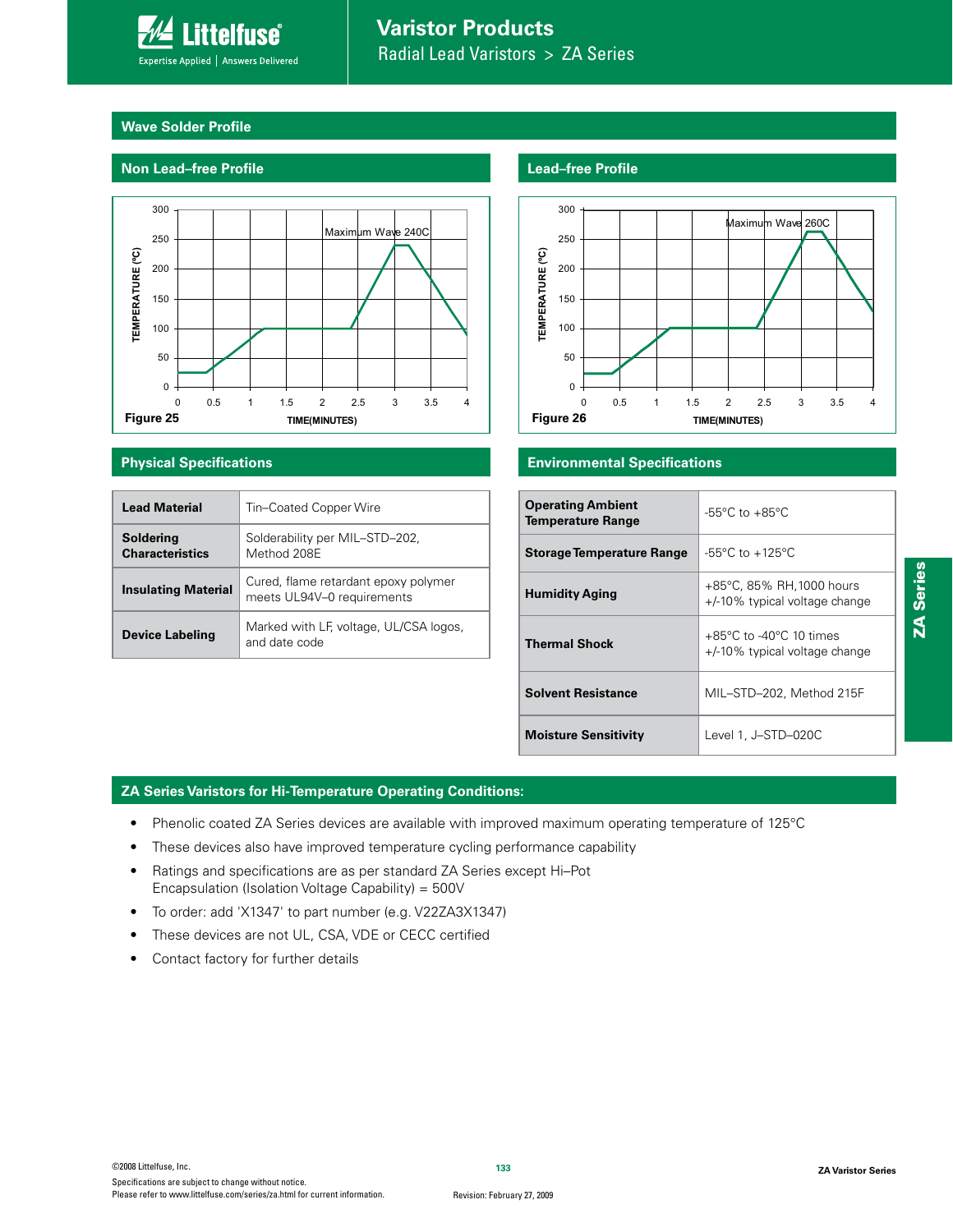

### **Product Dimensions (mm)**





# **CRIMPED AND TRIMMED LEAD**

Radial lead types can be supplied with combination preformed crimp and trimmed leads. This option is supplied to the dimensions shown.

\*Seating plane interpretation per IEC-717

• To order this crimped and trimmed lead style, standard radial type model numbers are changed by replacing the model letter "ZA" with "ZC." This option is supplied in bulk only.

### Example:

| <b>Standard Model</b> | Order As'                       |
|-----------------------|---------------------------------|
| V18ZA3                | V <sub>18</sub> ZC <sub>3</sub> |

For crimped leads without trimming and any varitions to the above, contact Littelfuse.

|                | 5mm Size<br>$V_{RMS}$   |                          |                   | 7mm Size                 |                   | 10mm Size                |                                                 | 14mm Size                |                   | 20mm Size                |                         |
|----------------|-------------------------|--------------------------|-------------------|--------------------------|-------------------|--------------------------|-------------------------------------------------|--------------------------|-------------------|--------------------------|-------------------------|
| Dimen-<br>sion | Voltage<br><b>Model</b> | Min.<br>mm<br>(in)       | Max.<br>$mm$ (in) | Min.<br>$mm$ (in)        | Max.<br>$mm$ (in) | Min.<br>$mm$ (in)        | Max.<br>$mm$ (in)                               | Min.<br>$mm$ (in)        | Max.<br>$mm$ (in) | Min.<br>$mm$ (in)        | Max.<br>$mm$ (in)       |
| A              | All                     | $\overline{\phantom{a}}$ | 10 (0.394)        | $\overline{\phantom{a}}$ | 12 (0.472)        |                          | 16 (0.630)                                      |                          | 20 (0.787)        |                          | 26.5<br>(1.043)         |
| ØD             | All                     | $\overline{\phantom{a}}$ | 7(0.276)          | $\overline{\phantom{a}}$ | 9(0.354)          |                          | 12.5<br>(0.492)                                 |                          | 17 (0.669)        | $\overline{\phantom{a}}$ | 23 (0.906)              |
| е              | All                     | 4(0.157)                 | 6(0.236)          | 4(0.157)                 | 6(0.236)          |                          | $(6.5(0.256)(8.5(0.335)(6.5(0.256)(8.5(0.335))$ |                          |                   | 6.5(0.256)<br>(Note 6)   | 8.5(0.335) <br>(Note 6) |
|                | V8ZAV56ZA               | (0.039)                  | 3(0.118)          | 1(0.039)                 | 3(0.118)          | 1(0.039)                 | 3(0.118)                                        | 1(0.039)                 | 3(0.118)          | 1(0.039)                 | 3(0.118)                |
| e <sub>1</sub> | V68ZAV100ZA             | 1.5<br>(0.059)           | 3.5<br>(0.138)    | 1.5(0.059)               | 3.5<br>(0.138)    | 1.5(0.059)               | 3.5<br>(0.138)                                  | 1.5(0.059)               | 3.5<br>(0.138)    | 1.5(0.059)               | 3.5<br>(0.138)          |
|                | V120ZAV180ZA            | $\mathbf{1}$<br>(0.039)  | 3(0.118)          | 1(0.039)                 | 3(0.118)          | 1(0.039)                 | 3(0.118)                                        | 1(0.038)                 | 3(0.118)          | 1(0.038)                 | 3(0.118)                |
|                | V205ZAV750ZA            | 1.5<br>(0.059)           | 3.5<br>(0.138)    |                          |                   |                          |                                                 |                          |                   |                          |                         |
|                | V8ZAV56ZA               | $\overline{\phantom{a}}$ | 5(0.197)          | $\overline{\phantom{a}}$ | 5(0.197)          | $\overline{\phantom{a}}$ | 5(0.197)                                        | $\overline{\phantom{a}}$ | 5(0.197)          | $\frac{1}{2}$            | 5(0.197)                |
| E              | V68ZAV100ZA             | $\overline{\phantom{a}}$ | 5.6<br>(0.220)    |                          | 5.6<br>(0.220)    |                          | 5.6<br>(0.220)                                  |                          | 5.6<br>(0.220)    |                          | 5.6<br>(0.220)          |
|                | V120ZAV180ZA            | $\overline{\phantom{a}}$ | 5(0.197)          | $\overline{\phantom{a}}$ | 5(0.197)          | $\overline{\phantom{a}}$ | 5(0.197)                                        | $\overline{\phantom{a}}$ | 5(0.197)          | $\overline{\phantom{a}}$ | 5(0.197)                |
|                | V205ZAV750ZA            |                          | 5.6<br>(0.220)    |                          |                   |                          |                                                 |                          | $\overline{a}$    |                          |                         |
| Øb             | All                     | 0.585<br>(0.023)         | 0.685<br>(0.027)  | 0.585<br>(0.023)         | 0.685<br>(0.027)  | 0.76<br>(0.030)          | 0.86<br>(0.034)                                 | 0.76<br>(0.030)          | 0.86<br>(0.034)   | 0.76<br>(0.030)          | 0.86<br>(0.034)         |
| A              | All                     |                          | 13.0<br>(0.512)   |                          | 15 (0.591)        |                          | 19.5<br>(0.768)                                 |                          | 22.5<br>(0.886)   |                          | 29.0<br>(1.142)         |
| <b>TRIM</b>    | All                     | 2.41<br>(0.095)          | 4.69<br>(0.185)   | 2.41<br>(0.095)          | 4.69<br>(0.185)   | 2.41<br>(0.095)          | 4.69<br>(0.185)                                 | 2.41<br>(0.095)          | 4.69<br>(0.185)   | 2.41<br>(0.095)          | 4.69<br>(0.185)         |

NOTES: Dimensions in millimeters, inches in parentheses.

6. 10mm ALSO AVAILABLE; see additional lead style options.

7. V24ZA50(P) and V24ZC50(P) only supplied with lead spacing of 6.35mm -/+0.5mm (0.25 -/+0.0196) Dimension e = 5.85 min. Does not apply to T&R parts.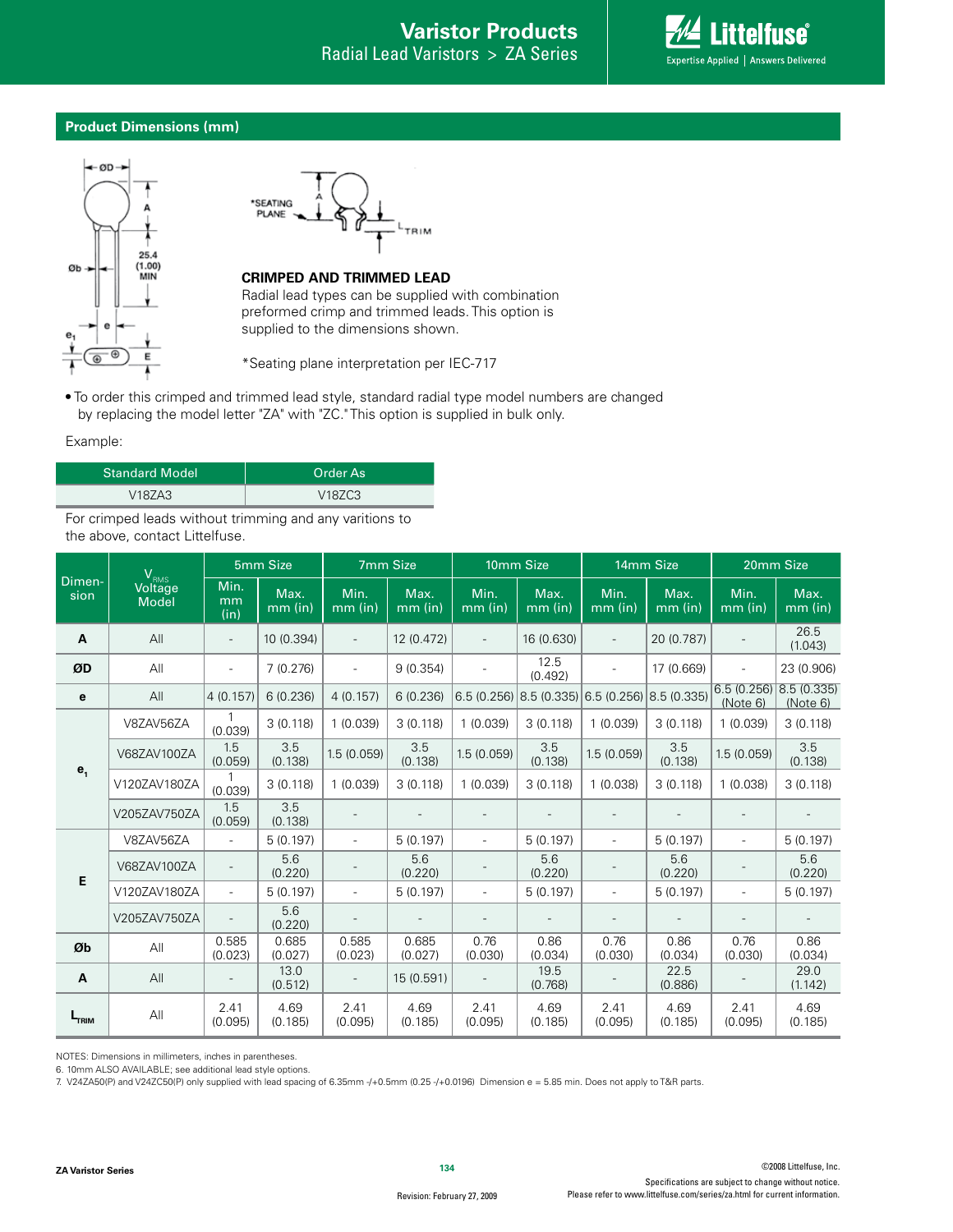

# **Varistor Products** Radial Lead Varistors > ZA Series

# **Tape and Reel Specifications**







**5 and 7mm Devices 10, 14 and 20mm Devices**



453" STRAIGHT LEADS "ZS" And The Straight STRAIGHT LEADS "ZS"



6/%&3\$3\*.1&%-&"%4;6 6/%&3\$3\*.1&%-&"%4;6

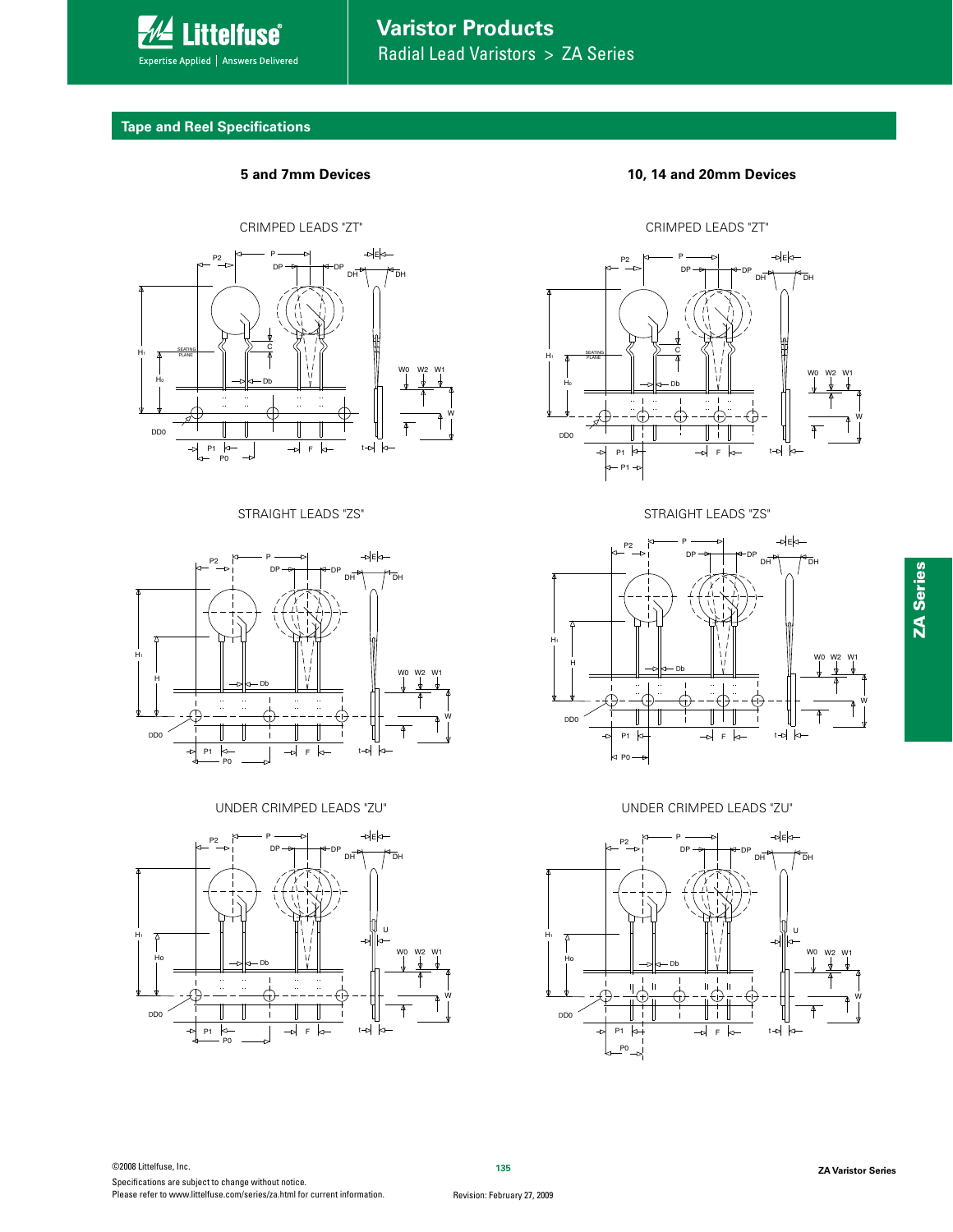# **Tape and Reel Specifications**

- Conforms to ANSI and EIA specifications
- 
- Can be supplied to IEC Publication 286-2<br>• Radial devices on tape are supplied with crimped leads, straight leads, or under-crimped leads<br>• 5mm parts are available on tape and reel up to 385 VAC only
- 

NOTE: Leads are offset by Dim e1

| <b>SYMBOL</b>  | <b>DESCRIPTION</b>                                  | <b>MODEL SIZE</b>    |                      |                      |                      |                      |  |  |  |
|----------------|-----------------------------------------------------|----------------------|----------------------|----------------------|----------------------|----------------------|--|--|--|
|                |                                                     | 5 <sub>mm</sub>      | 7mm                  | 10 <sub>mm</sub>     | 14mm                 | 20mm                 |  |  |  |
| P              | Pitch of Component                                  | $12.7 +/- 1.0$       | $12.7 +/- 1.0$       | $25.4 +/- 1.0$       | $25.4 +/- 1.0$       | $25.4 +/- 1.0$       |  |  |  |
| $P_{0}$        | Feed Hole Pitch                                     | $12.7 + - 0.2$       | $12.7 + - 0.2$       | $12.7 + - 0.2$       | $12.7 + - 0.2$       | $12.7 + - 0.2$       |  |  |  |
| $P_1$          | Feed Hole Center to Pitch                           | $3.85 + - 0.7$       | $3.85 + - 0.7$       | $8.85 + - 0.7$       | $8.85 + - 0.7$       | $8.85 + - 0.7$       |  |  |  |
| $P_{2}$        | Hole Center to Component Center                     | $6.35 +/- 1.0$       | $6.35 +/- 1.0$       | $12.7 + - 0.7$       | $12.7 + - 0.7$       | $12.7 + - 0.7$       |  |  |  |
| F              | Lead to Lead Distance                               | $5.0 +/- 1.0$        | $5.0 +/-1.0$         | $7.5 +/- 1.0$        | $7.5 +/- 1.0$        | $7.5 +/- 1.0$        |  |  |  |
| h              | Component Alignment                                 | $2.0$ Max            | $2.0$ Max            | $2.0$ Max            | $2.0$ Max            | $2.0$ Max            |  |  |  |
| W              | Tape Width                                          | $18.0 + 1.0 / -0.5$  | $18.0 + 1.0 / -0.5$  | $18.0 + 1.0 / -0.5$  | $18.0 + 1.0 / -0.5$  | $18.0 + 1.0 / -0.5$  |  |  |  |
| $W_{o}$        | Hold Down Tape Width                                | $12.0 + - 0.3$       | $12.0 + - 0.3$       | $12.0 + - 0.3$       | $12.0 + - 0.3$       | $12.0 + - 0.3$       |  |  |  |
| $W_1$          | <b>Hole Position</b>                                | $9.0 + 0.75 / -0.50$ | $9.0 + 0.75 / -0.50$ | $9.0 + 0.75 / -0.50$ | $9.0 + 0.75 / -0.50$ | $9.0 + 0.75 / -0.50$ |  |  |  |
| W,             | Hold Down Tape Position                             | $0.5$ Max            | $0.5$ Max            | $0.5$ Max            | $0.5$ Max            | $0.5$ Max            |  |  |  |
| H              | Height from Tape Center to<br><b>Component Base</b> | $18.0 + 2.0 / -0.0$  | $18.0 + 2.0$ / -0.0  | $18.0 + 2.0 / -0.0$  | $18.0 + 2.0 / -0.0$  | $18.0 + 2.0 / -0.0$  |  |  |  |
| $H_{o}$        | Seating Plane Height                                | $16.0 +/- 0.5$       | $16.0 +/- 0.5$       | $16.0 + - 0.5$       | $16.0 + - 0.5$       | $16.0 + - 0.5$       |  |  |  |
| H <sub>1</sub> | Component Height                                    | 29.0 Max             | 32.0 Max             | 36.0 Max             | 40.0 Max             | 46.5 Max             |  |  |  |
| $D_{0}$        | Feed Hole Diameter                                  | $4.0 + -0.2$         | $4.0 + - 0.2$        | $4.0 + -0.2$         | $4.0 + - 0.2$        | $4.0 + - 0.2$        |  |  |  |
| t              | <b>Total Tape Thickness</b>                         | $0.7 + -0.2$         | $0.7 + -0.2$         | $0.7 +/- 0.2$        | $0.7 +/- 0.2$        | $0.7 + -0.2$         |  |  |  |
| U              | Undercrimp Width                                    | 8.0 Max              | 8.0 Max              | 8.0 Max              | 8.0 Max              | 8.0 Max              |  |  |  |
| p              | Component Alignment                                 | 3° Max               | 3° Max               | 3° Max               | 3° Max               | 3° Max               |  |  |  |